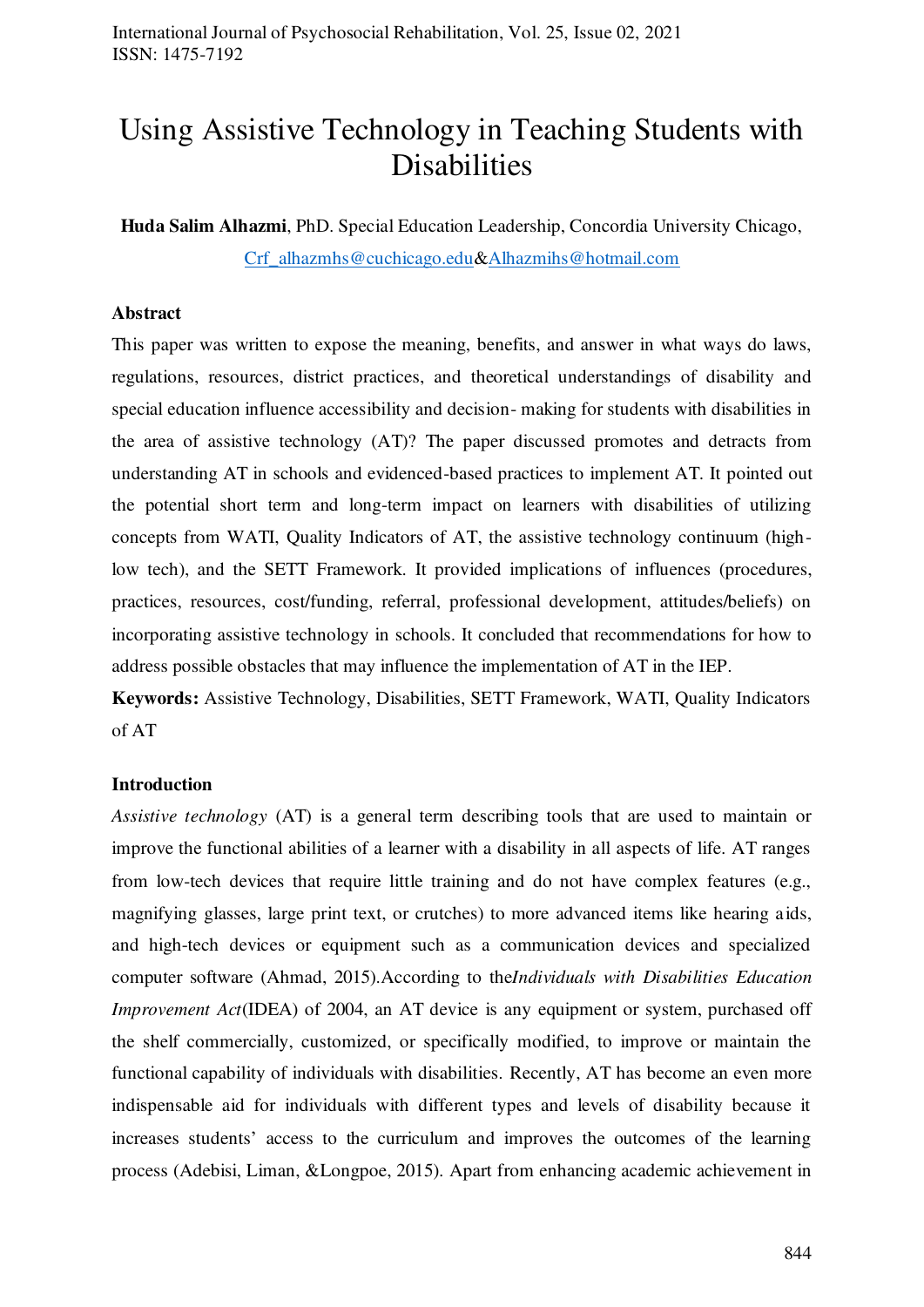mathematics, spelling, writing, and reading, AT assists students in daily living by ameliorating social acceptance, improving organization, and enabling independence (Beyer & Perry, 2013). This highlights the importance of AT as learning technologies to facilitate flexible learning in school settings.

## **Accessibility and Decision-Making Regarding AT**

AT and accessible instructional materials are making a significant difference in the lives of many students with disabilities, expanding their learning opportunities. The main reason for providing AT in schools is to enable students to achieve their academic goals. (Witte, Steel, Gupta, Ramos, & Roentgen, 2018). However, it is a worldwide challenge to develop policies, provision, and procedures that influence the availability, accessibility, and selection of affordable high-quality AT for the individuals who need it.

Many current laws and regulations determine decisions regarding access to education through the use of AT for learners with disabilities. The IDEA became law in 2004, mandating equity and excellence in education for individuals with disabilities (Mittler, 2007). The regulations state that all public agencies, including schools, are responsible for ensuring that AT devices and services are provided for individuals with disabilities as a part of special education, related services, or supplementary aids (IDEA, 2004). Since the IDEA 2004 defines an AT device as a piece of equipment that enhances and maintains the functional capabilities of a child (Mittler, 2007), it should be documented. If the Individualized Education Program (IEP) team determines that a student needs a certain AT to receive free appropriate public education, the school is obliged to purchase it. The word *needs*was replaced with the word *requires* in the IDEA of 1997 so that more children would be able to more accurately access AT services and devices (IDEA, 2004).

The Every Student Succeeds Act (ESSA) is another law that concentrates on technology-related interventions to enable better learning outcomes for students with disabilities. In particular, the ESSA provides for the incorporation of technology and resources in teaching and learning processes, with special emphasis on children with disabilities (ESSA, 2015). Additionally, the previous iteration of ESSA, that is, theNo Child Left Behind (NCLB) Act underlines the necessity of meeting the educational needs of all children, including those with disabilities, and defines the conditions under which segregation and inclusion may occur (NCLB, 2001). Therefore, children who need AT in order to participate in testing must be provided with it in order to have access to the standard curriculum. The Act encourages states to develop, disseminate, and promote the use of AT in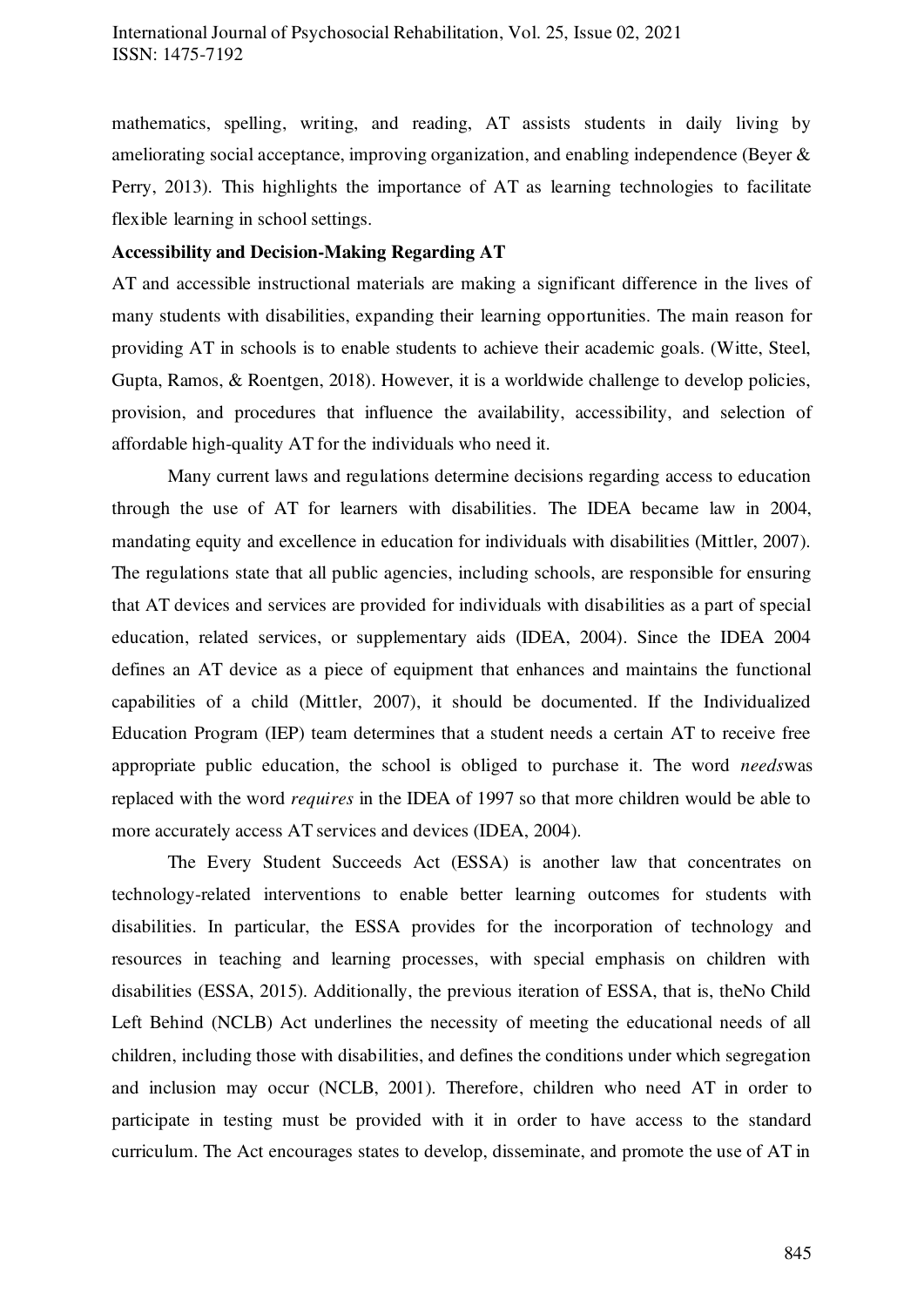order to increase the number of students with disabilities who are tested (NCLB, 2001). This carries forward to the ESSA as well.

The right of individuals with disabilities to benefit from AT is protected also by the Assistive Technology (AT) Act which provides federal funding to each state in order to promote the access of individuals of all ages with disabilities to AT devices and services, so that individuals can more fully participate in daily activities and education. The AT Act urges states to provide direct help to individuals with disabilities so as to ensure their access to the technologies they need (Bausch, Mittler, Hasselbring, & Cross, 2005).The AT Act provides *birth to death* legislation and is basically different from other special education law, such as the IDEA, which focuses only on children, since the AT Act is intended to impact everyone, child or adult, who has a disability. Furthermore, the Act defines as eligible anybody who has disabilities that can be *enabled* by an AT device or service to "minimize deterioration in functioning, to maintain a level of functioning, or to achieve a greater level of functioning in any major life activity" (Bausch et al., 2005, p. 59).

Facilitation of the use of AT devices and services is another challenge that affects accessibility and decision-making for students with disabilities in the field of AT. Even though all children can benefit from the use of technology, only approximately 40% of students use the high-tech AT (Silman, Yaratan, &Karanfiller, 2017). School administrators and community members are responsible forproviding suitable AT services in schools. In particular, in school workshops, teachers and students with disabilities could benefit from learning more about how to choose and use of AT services. This would decrease the rate of technology abandonment driven by the inappropriate use of AT or choice of the wrong device (Judge, 2000). Silman et al. (2017) remarked that teachers, administrators, and students use AT services to facilitate administrative and teaching processes. These researchers added that the use of AT services is impacted by training and the availability of resources, both of which influence decision-making regarding the use of, and access to, AT.

The theoretical study of disabilities and special education has raised awareness about the importance of AT in facilitating access to AT services. In 1978, Vygotsky developed his social constructivist theory of learning, in which he first introduced the concept of the zone of proximal development (ZPD). In his argument, Vygotsky (1978) described learning as an essential and conventional process that allows individuals to improve mental functions and culture. Specifically, Vygotsky asserted that social interactions coupled with structured learning in the aspect of the ZPD drive cognitive development. An important concept of ZPD differentiates what children can be done independently and what they can achieve with the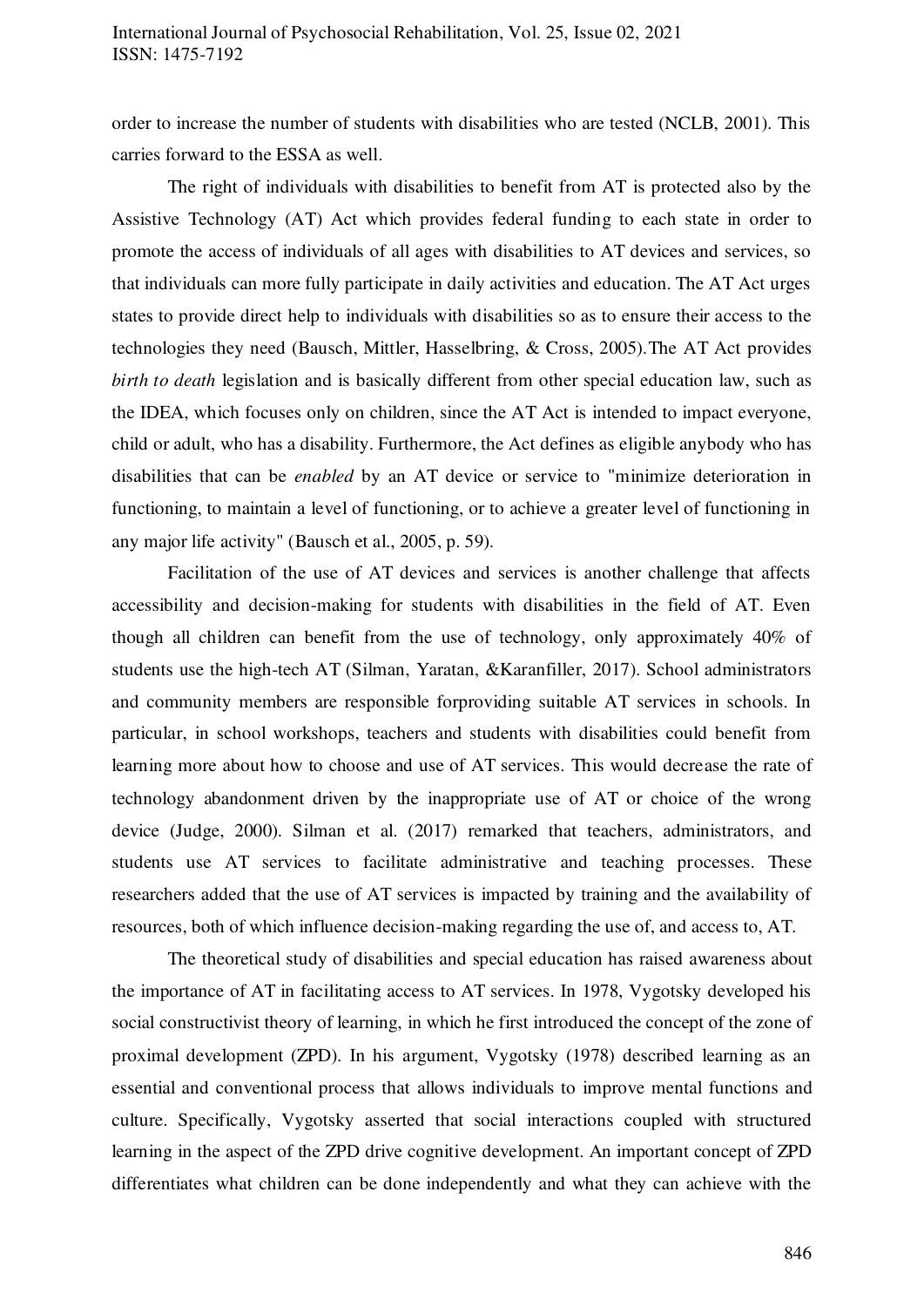help of skillful tutors. According to the theory, AT gives individuals with disabilitiesopportunities to be actively involved in an environment for knowledge acquisition, with due consideration of their learning abilities.

Developed by Vygotsky and Leontiev (1978), cultural-historical-activity theory (CHAT) "addresses human activities as they relate to artifacts and shared practices"(p.47), thus emphasizing that learning is not an isolated process. In particular, CHAT focuses on the central tenet of AT: that individuals who experience barriers to learning should be placed in a suitable context and given appropriate tools (such as AT devices and services) in order to enable interaction with resources and build learning experience (Engeström, 1987). The theory also highlights that learning works in conjunction with the environment and tools that promote the acquisition of knowledge and skills.

## **Understanding AT in Schools**

Nowadays, general education classrooms include diverse students, some of whom have disabilities. This creates the need for teachers to move toward flexible teaching methods and materials and, in particular, AT. The incorporation of appropriate technology can help to keep students with disabilities involved in learning. Among factors that promoteunderstanding of AT in schools, it is important to highlight teachers' positive attitudes toward the usefulness of AT. If teachers appreciate the use of AT, they are more willing to incorporate available AT services and devices in the teaching process and receive training on how to best use them (Boot, Owuor, Dinsmore, &Maclachlan, 2018). If teachers are positive about their professional development regarding AT, they may be interested in the successful implementation of AT services in their classrooms.

Other factors that contribute to the understanding AT in schools are accessibility and availability of appropriate AT products, trainers, and fiscal resources in order to achieve student learning goals. The implementation of AT requires knowledge about essential resources and prudent monitoring to ensure effective decisions and enhanced quality of outcomes. Moreover, optimal use of available resources requires a comprehensive understanding of the learning needs of both educators and students(Reed, 2007). Odden, Archibald, Fermanich, and Gallagher (2002) hold that an effective decision concerning the use of resources ensures equity and prioritization in the allocation of resources, leading to the achievement of expected outcomes among educators and students. It is the responsibility of school administrators to prepare both students and teachers for the different approaches in utilizing AT before integrating such technology into the standard curriculum (Hwang, Shadiev, Kuo, & Chen, 2012). In fact, available AT resources, such as the Wisconsin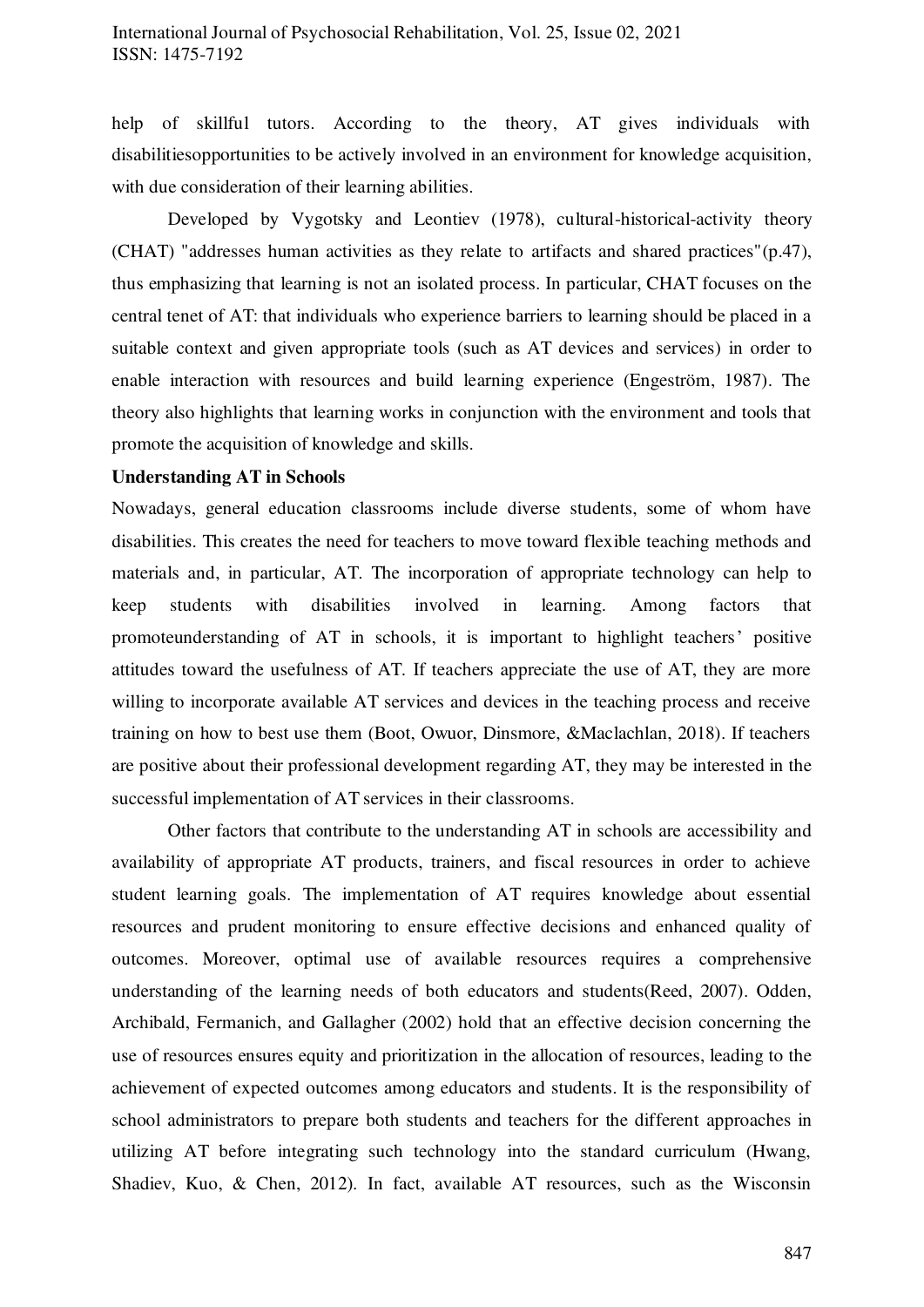Assistive Technology Initiative (WATI), assist school teams in developing and expanding their knowledge about AT (Reed, 2007).

Even though the use of AT can be a potential aid for supporting the educational needs of students with disabilities, there are certain barriers that detract from the understanding of AT in schools. In particular, teachers' negative attitudes to AT, and lack of awareness and readiness to use these technologies, result in the poor use of available resources. In a recent study investigating teachers' knowledge and use of AT, only 25% of respondents reported that they were ready to integrate AT in the teaching process (Alkahtani, 2013). This means that, even if AT is available in school settings, its use can be hindered by teachers who do not feel ready to use these technologies.

Lack of training for teachers can also be considered as a factor that detracts from the understanding of AT in schools (Baxter, Enderby, Evans, & Judge, 2011). According to a recent survey studying teachers' perceptions of AT in helping learners with disabilities, educational leaders think that lack of access to working devices, dated technology, lack of training, and limited time to learn are major obstacles to the use of AT (Alkahtani, 2013). Additionally, Bausch and Ault (2008) stated that 41% of teachers lack training and knowledge about the use of AT in classrooms. If teachers are poorly prepared to provide AT services for children with disabilities in their schools, the special needs of such students will not be met to the fullest possible extent.

A lack of technical support and resources can hinder the understanding of AT. There is a need for technical support in order to effectively implement adequate technology in the classroom.Instructors may not have the capacity to solve technology-related issues without effective technical support. Technical challenges, such as slow internet connections, computer malfunctions, and outdated computers are major barriers for instructors (Rohaan,Taconis, &Jochems, 2009). According to Scheeler, Congdon, &Stansbery (2010), technical obstacles hinder the delivery of content and the natural flow of classroom activities, discouraging teachers from implementing technology in their instructional activities. Hence, teachers' negative attitudes, lack of teacher training, and lack of technical support and resources are key barriers to implementation and are causes of technology abandonment. This speaks of the growing need for school administrators to ensure that teachers have sufficient knowledge and skills to use AT effectively in the classroom.

# **Evidence-Based Practices in Implementing AT**

An understanding of AT is necessary for an effective AT program for students with disabilities, though implementing AT is also critical for effective outcomes (Bausch & Ault,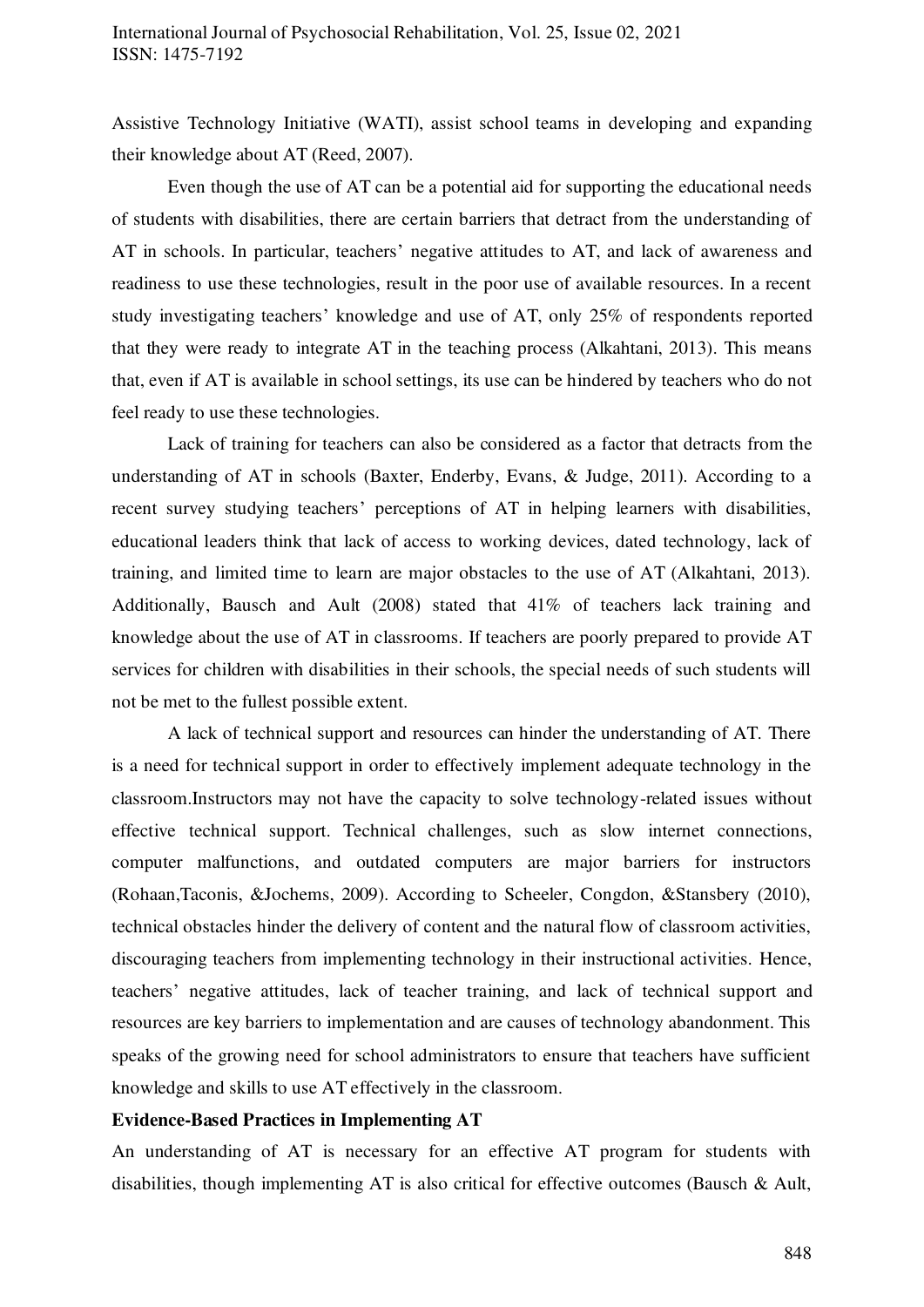2008). Implementation of evidence-based practices should be preceded by reliable research with carefully determined dependent variables. The Council for Exceptional Children (CEC; 2014) identified two types of research methods in special education: experimental group comparison methods and single-subject experimental methods. The study design must meet all quality indicators, including " context and setting, participants, intervention agents, description of practices, implementation fidelity, internal validity, outcome measures, and data analysis" (p.1).

The demand for evidence-based practices in AT decision-making is frequently articulated by administrators, researchers, and educational leaders, mainly because the legislative influences mentioned above, and the CEC's professional standers, call on special education teachers to use evidence-based practices in classrooms settings (Peterson-Karlan&Parette, 2007). Failure to use evidence-based training methods has been identified as a factor in the nonuse or abandonment of AT (Dunst, Trivette, Hamby, &Simkus, 2013). Furthermore, in the implementation of evidence-based practices, education professionals experience challenges relating to adoption, accessibility, effectiveness, and sustainability of implementing interventions (Peterson-Karlan&Parette, 2007).

Particular evidence-based practices that have been found to be most effective for the promotion of the use of AT include six characteristics. Planning, application, and detailed understanding are the main attributes of evidence-based practices in the implementation of AT. Planning entails the process of (a) introducing novel practices, materials, and knowledge to learners, as well as (b) demonstrating how educators and instructors use them in teaching. Application constitutes the way learners (a) integrate and incorporate novel practices, materials, and knowledge in their learning process and (b) the assessment of learning outcomes. Detailed understanding comprises of the process of (a) involving learners in (a) the reflecting of their experience and (b) undertaking self-assessment to explore new learning opportunities (Dunst &Trivette, 2011).

The IEP team is responsible for considering AT services for all students with disabilities and for documenting any AT needs in alearner's lEP. When the IEP team identifies a need for AT and selects specific AT services, it develops a plan for AT implementation. It is suggested that AT specialists assist the IEP team with consideration, assessment, and development of this plan (Dyal, Carpenter, & Wright, 2009). Nevertheless, since the provision of educational services has not gained the expected attention in line with the roles of AT, teams of IEP experience considerable struggles in implementation. A significant proportion of education professionals do not have adequate training to provide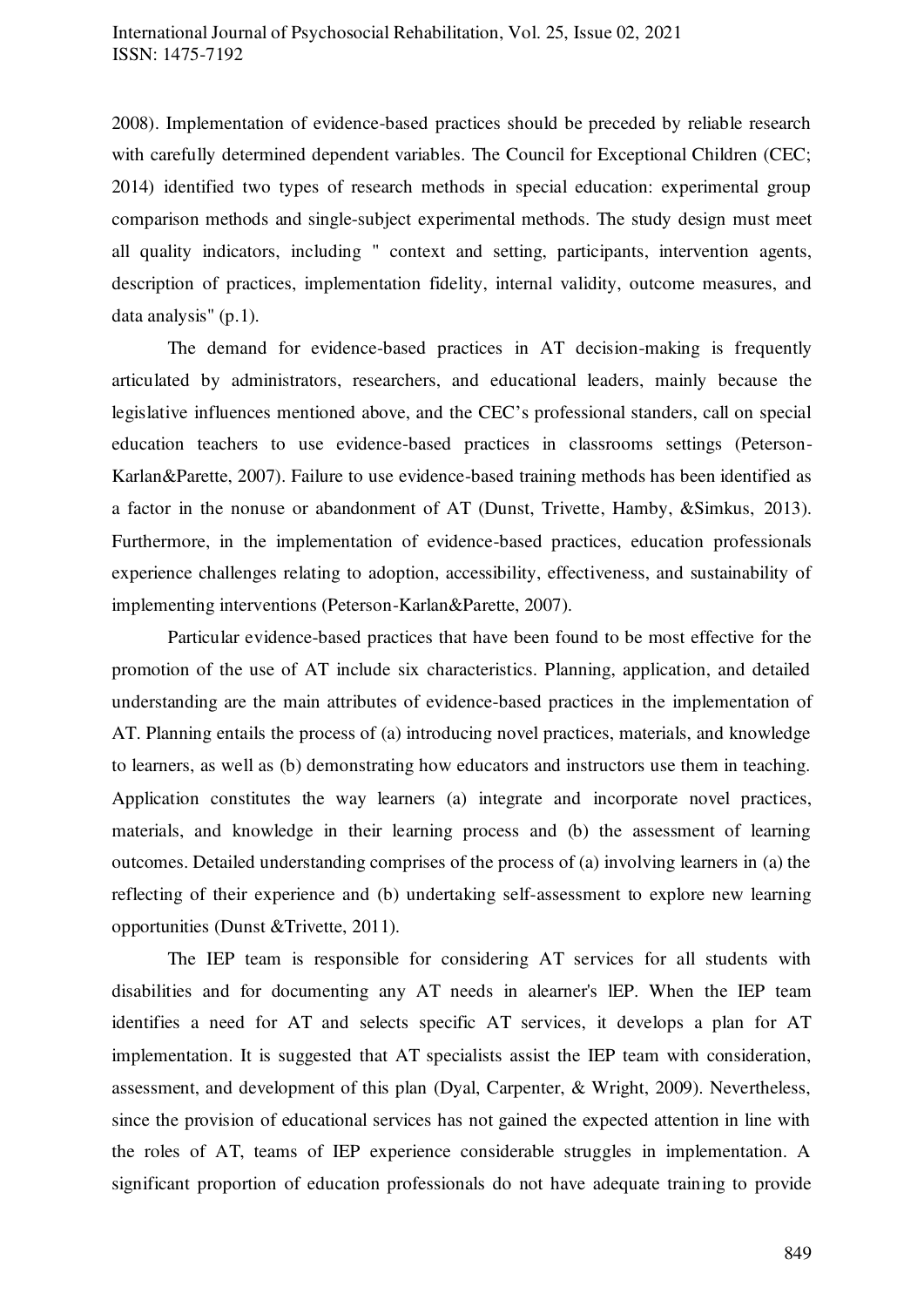quality AT services to learners. Evidence-based practices are limited due to the lack of randomized controlled experiments performed among a representative number of students with disabilities under AT interventions. Consequently, the adoption and implementation of AT in community settings and learning institutions rely on the accuracy and reliability of data provided by researchers and developers in predicting learning outcomes and benefits(Peterson-Karlan&Parette, 2007).

Therefore, some associations and tools were developed by a nationwide group in order to assist educational leaders with AT implementation. One of these associations is Quality Indicators for Assistive Technology(QIAT): a community that was established in 1998 to guide schools and teaching staff in providing high-quality AT services and devices for improving the educational achievement of children with disabilities. The indicators were validated by Zabala's doctoral research in 2004. Members of QIAT identify, disseminate, and implement a set of quality indicators for AT services in school settings that address consideration and assessment of the need for AT, including " AT in the IEP, implementing and evaluating the use of AT, transitioning to AT, administrative support for AT services, and professional development and training in AT" (The QIAT Community, 2006, p.1).

Quality indicators for developing a plan for AT implementation require AT implementation to follow a collaborative approach for all stakeholders to make their contributions. According to IEP, the development approach obliges AT team to cooperate in formulating an action plan, operationalizing activities, and defining specific roles. Clearly defined action plans for AT implementation include gathering the student information, choosing which member will be a point of contact, and determining the implementation team, equipment, and tasks. The next step is AT training, which is a service that should be delivered to students and their families, as well as teachers and any other individuals who are involved with the student. The subsequent steps are classroom and home implementation, considering the goals that are to be achieved using AT. The final step involves monitoring and evaluation of results based on the student's progress (The QIAT Community, 2012).

Another association, which began in 1993, is the Wisconsin Assistive Technology Initiative (WATI). This was a statewide system change project, the primary goal of which is to assist schools in building their capacities to provide AT devices and services to children with disabilities (Lahm & Mendonca, 2008). Numerous resources were created by the WATI team in order to help education teams to assess a student's need for AT by defining roles and responsibilities, planning the process, and conducting trials with AT (WATI, 2004). Special attention has been paid to a wide range of devices in the AT continuum, such as AT for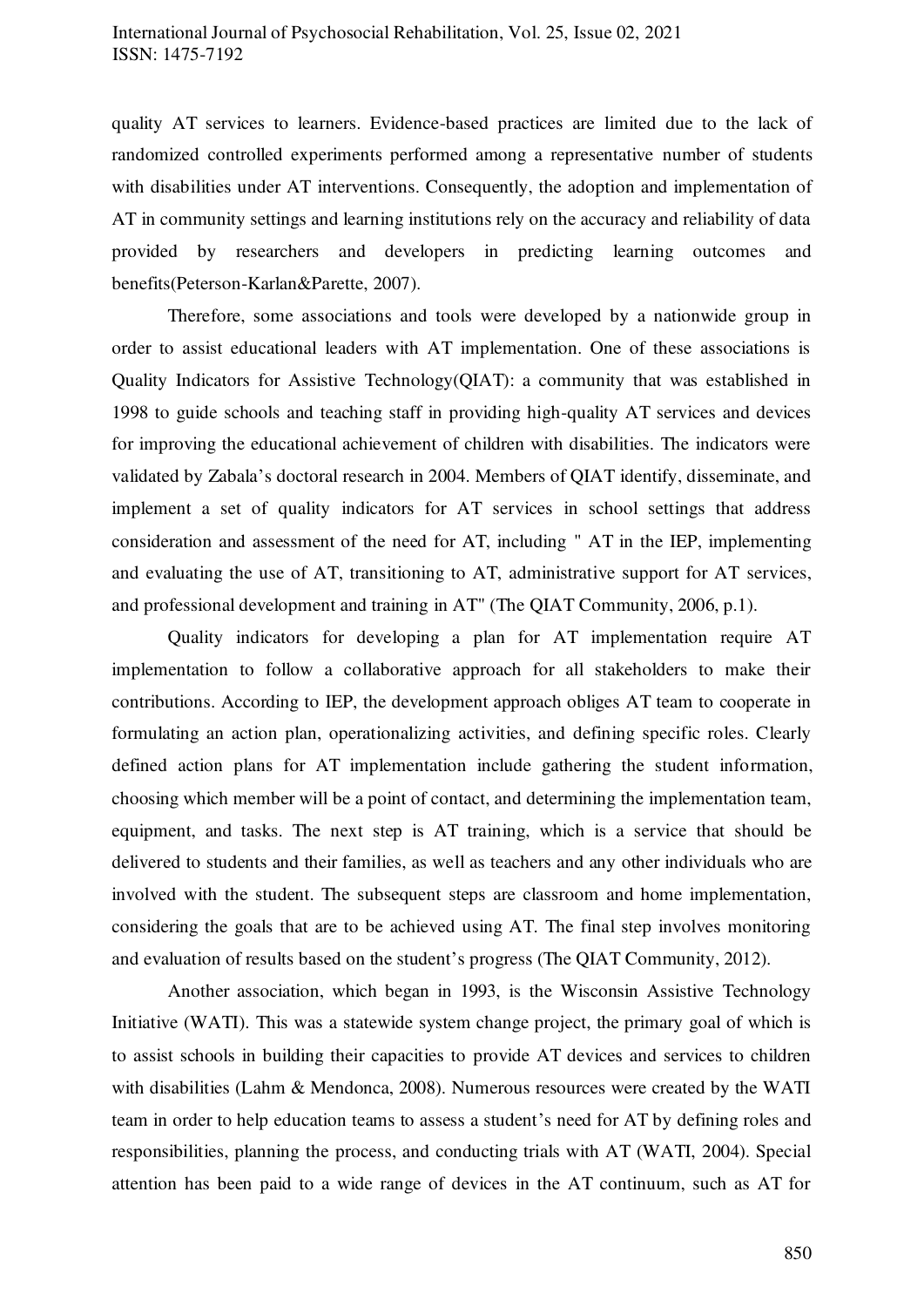# International Journal of Psychosocial Rehabilitation, Vol. 25, Issue 02, 2021 ISSN: 1475-7192

writing, communication, reading, studying, mathematics, vision, hearing, seating, and mobility.

WATI offers useful training manuals for teaching staff and parents, explaining a variety of ways to use AT. The comprehensive guide assists school administrators and teachers in AT decision-making within specific areas of concern (such as reading, communication, and studying) and subsequent identification of environmental considerations, tasks to be undertaken, and sensory considerations. Moreover, solutions for the selection of tools and strategies are proposed, in addition to an implementation plan for the chosen AT. WATI guidelines allow teachers to focus on areas of need and thus differentiate instruction in accordance with students' potential and abilities (Wong, 2018). Also, the WATI process provides documentation to enable teachers to record evidence and track students' progress.

Finally, the Student, Environment, Task, and Tools (SETT) Framework is a four-part model that was designed to help the IEP team in the process of gathering information about the students with disabilities' needs, abilities, and interests; the environments in which the students live and learn; the tasks to be accomplished; active participation in the learning processes; and tools such as devices, services, strategies, training, accommodations and modifications that can be used to foster the educational success of students with disabilities (Zabala, 2005). This is crucial to accurately understand students' needs and match their strengths to the environment, and tasks required.

Even though the given model helps to simplify the collection and classification of information and promotes decision-making from assessment to evaluation of outcomes, there are some serious sections that must be included: shared knowledge of the student, the environments, and the tasks; collaboration and communication of multiple perspectives between individuals who will be involved in the decision making and those who will be impacted by the decisions; information pertinent to decision making; flexibility and patience; and on-going processes for periodically revisiting the SETT Framework. These elements are critical because they aid education professionals to whether the information that applied in decision making and implementation is valid, reliable, and updated to capture the shared knowledge of AT(Zabala, Bowser, & Korsten, 2005).

The short-term impacts of using the concepts of WATI, QIAT, and SETT include facilitated AT decision making and AT implementation that consider predefined procedures and forms. The implementation forms ensure that the unique features associated with AT implementation are addressed and it is clear for which tasks each member of a team is responsible. When all information is organized simply, a team's ability to effectively generate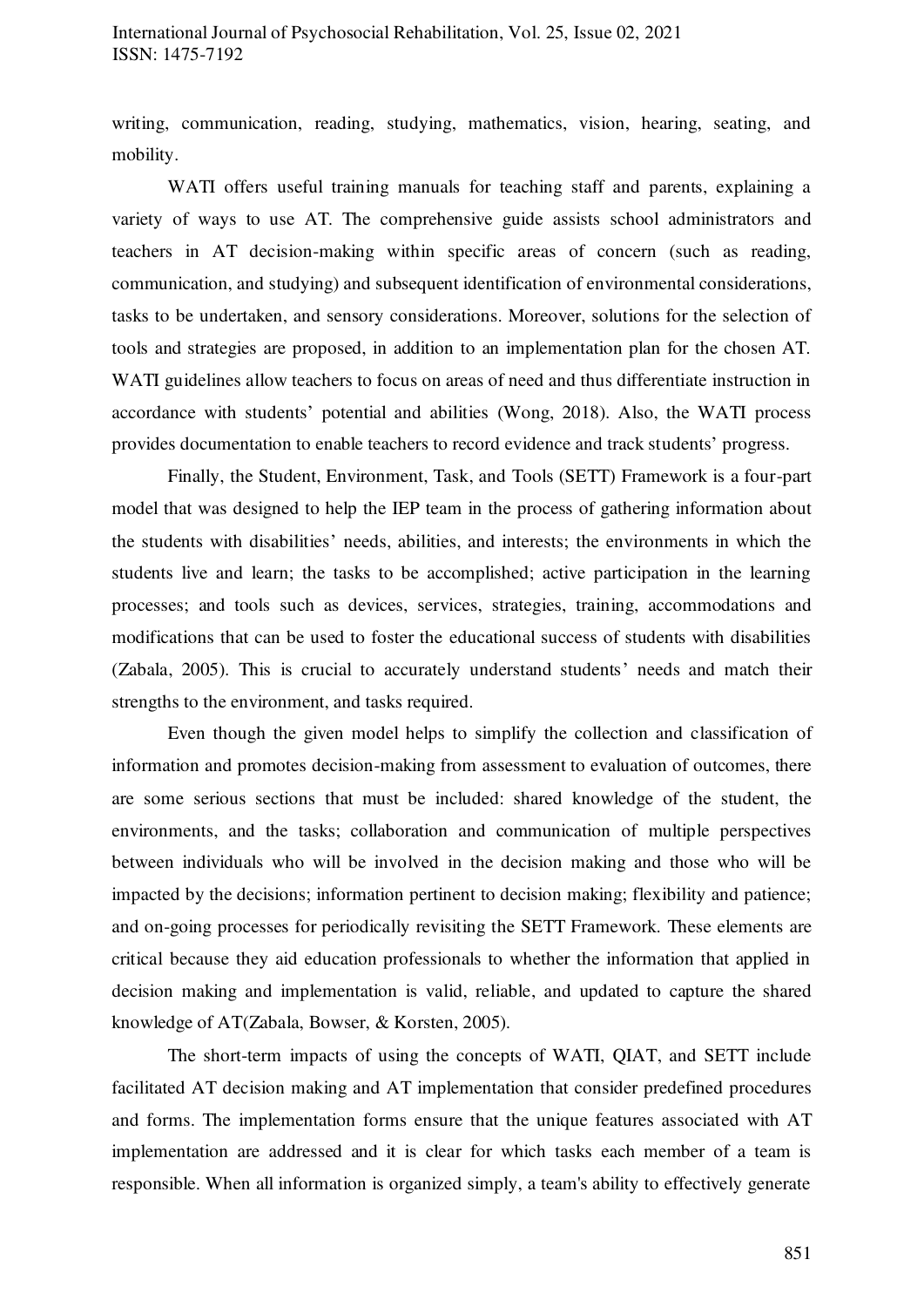a range of AT that can be used to support learner achievement, competence, confidence, and independence is greatly enhanced. Long-term impacts include providing qualified support to children with disabilities regarding their regular needs-assessment, and appropriate and detailed assessment of AT in order to ensure that the selected AT is suitable and produces the intended results. They also address many of the obstacles that lead to abandonment or underimplementation of AT(Zabala,2005).

#### **Incorporating AT in Schools**

Implementation of AT can support and enhance the potential of individuals with disabilities and help them to achieve learning goals and independently perform different tasks. (Lersilp, 2016). Incorporation of AT accommodations in learning environments promotes inclusion, which considers that every child is unique and, thus, has individual needs and characteristics that should be respected (Sadao& Robinson, 2011). AT devices and services act, not only as educational tools, but as fundamental work tools that can enhance, maintain, and develop the abilities of children with disabilities so that they can access information in the same way as learners without disabilities (Adebisi et al., 2015). As a result, AT benefits children with disabilities by improving not only their academic scores but also their social skills and independence.

Mainstreaming AT helps to develop awareness of the main ideas of Universal Design for Learning (UDL), which is a framework of principles that guide curriculum development and foundational access. UDL assumes the uniqueness of learners' abilities and tries to provide equal access to learning through alternate forms of communication. AT aids students with disabilities by improving their access to the standard curriculum and overall learning outcomes. The use of AT devices and services enables teachers to give differentiated instructions to learners in accordance with their needs and abilities (Alkahtani, 2013).

Alhough the benefits of AT are clear, the reality of funding shortages and accessibility seems to be rather frustrating, both for professionals and for the parents of children with disabilities (Judge, 2000). Currently, school districts have a responsibility to make AT devices and services available to students who need them in order to benefit from the educational program. Therefore, a lot of administrators create special budgets for AT services and devices. However, IDEA 2004 does not prevent schools from seeking funding from other sources. In particular, there are state grants that allow some of the costs of AT equipment to be defrayed. Also, federal grants are available, although they require the school administration team to spend a great deal of time preparing the grant application (WATI,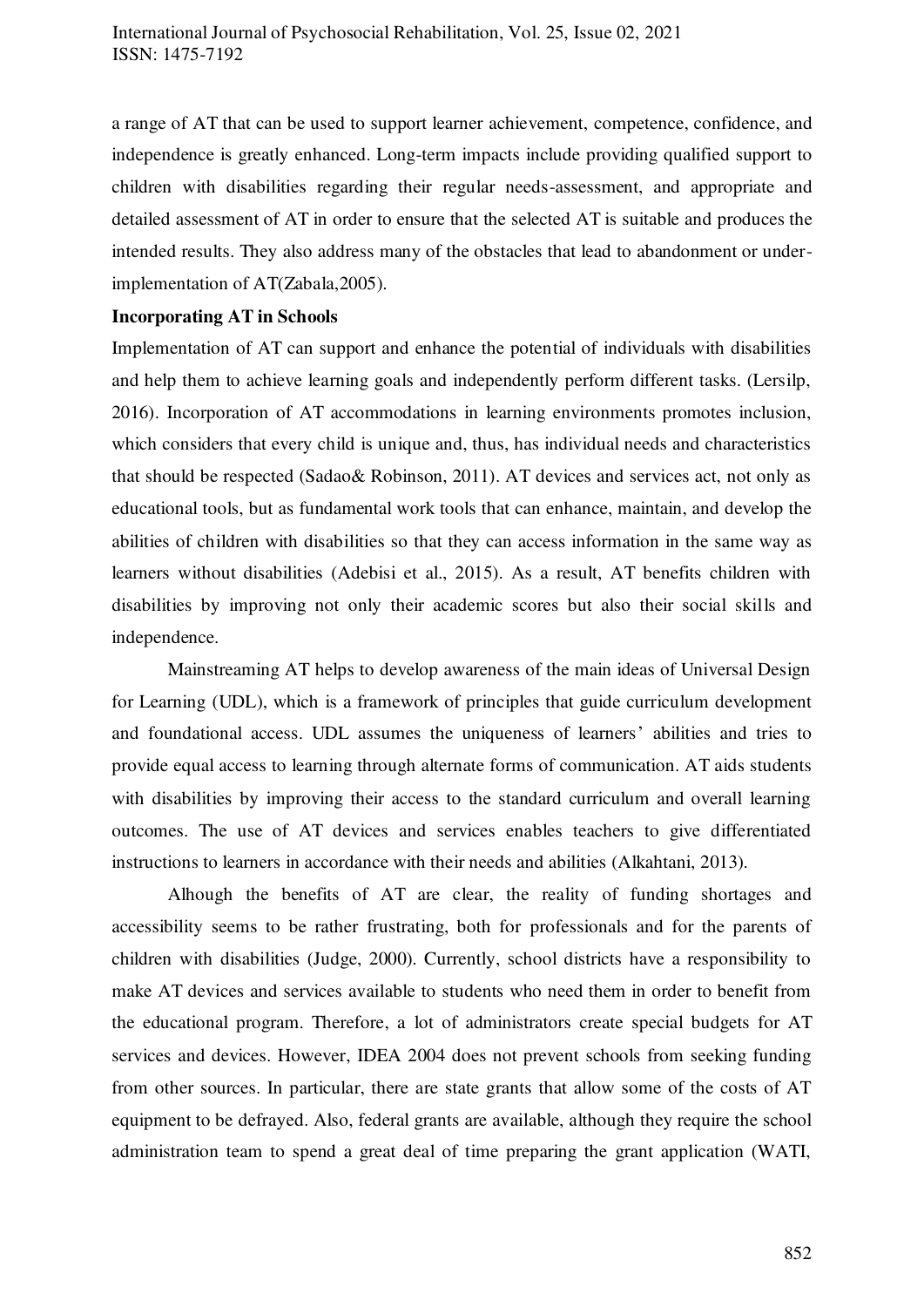2004). Some schools may obtain funds from local community organizations that realize the importance of AT services in education.

It is crucial that teaching staff be adequately trained in order to provide support to children with disabilities who use AT services and devices in the learning environment (Alper&Raharinirina, 2006). Different studies have pointed to the need for teachers to be trained on integrating and implementing AT in general classrooms. Alkahtani (2013) found that over 75% of the 127 special education teachers surveyed were inadequately prepared, while 18% said they were not at all prepared, to offer AT services to the students. Less than 2% of the surveyed teachers said that they were sufficiently prepared and 85% of the surveyed teachers had an interest in pursuing professional development in AT. Additionally, with regard to inclusion, students should be offered new technological services, but the lack of teachers' knowledge of how to use them is a major barrier to the use of AT. Because of the positive effects of AT on students with disabilities, many schools hire professional trainers to ensure that teachers and students have adequate skills and knowledge to use AT services and devices (Parette, Peterson-Karlan, & Wojcik, 2005). Other researchers recommend including an advanced course on the use of AT in the training curriculum (Silman et al, 2017). This would enable teachers to make children with disabilities better users of AT.

It should be stated that, first of all, AT services help students with disabilities to access information to enhance their learning both at school and in daily life. AT helps someone do something they could not do otherwise without the AT. Effective incorporation and use of AT in the education of students with disabilities is impossible without teachers' support. In particular, it is clear that positive teacher attitudes increase students' participation in educational activities and help such students to develop independence and gain access to various learning environments. According to Browder, Wood, Thompson, and Ribuffo (2014), AT applications could influence the implementation of educational strategies and enable the process of teaching and learning in the classroom to be more effective. However, a high percentage of teachers think that students with disabilities should function without AT, because the use of technologies negatively affects their skill development. Some teachers believe that the use of AT slows the learning process for the class (Alkahtani, 2013). This speaks of the need to educate teachers about the importance of AT in order to raise their awareness of the positive influences of such services on children with disabilities.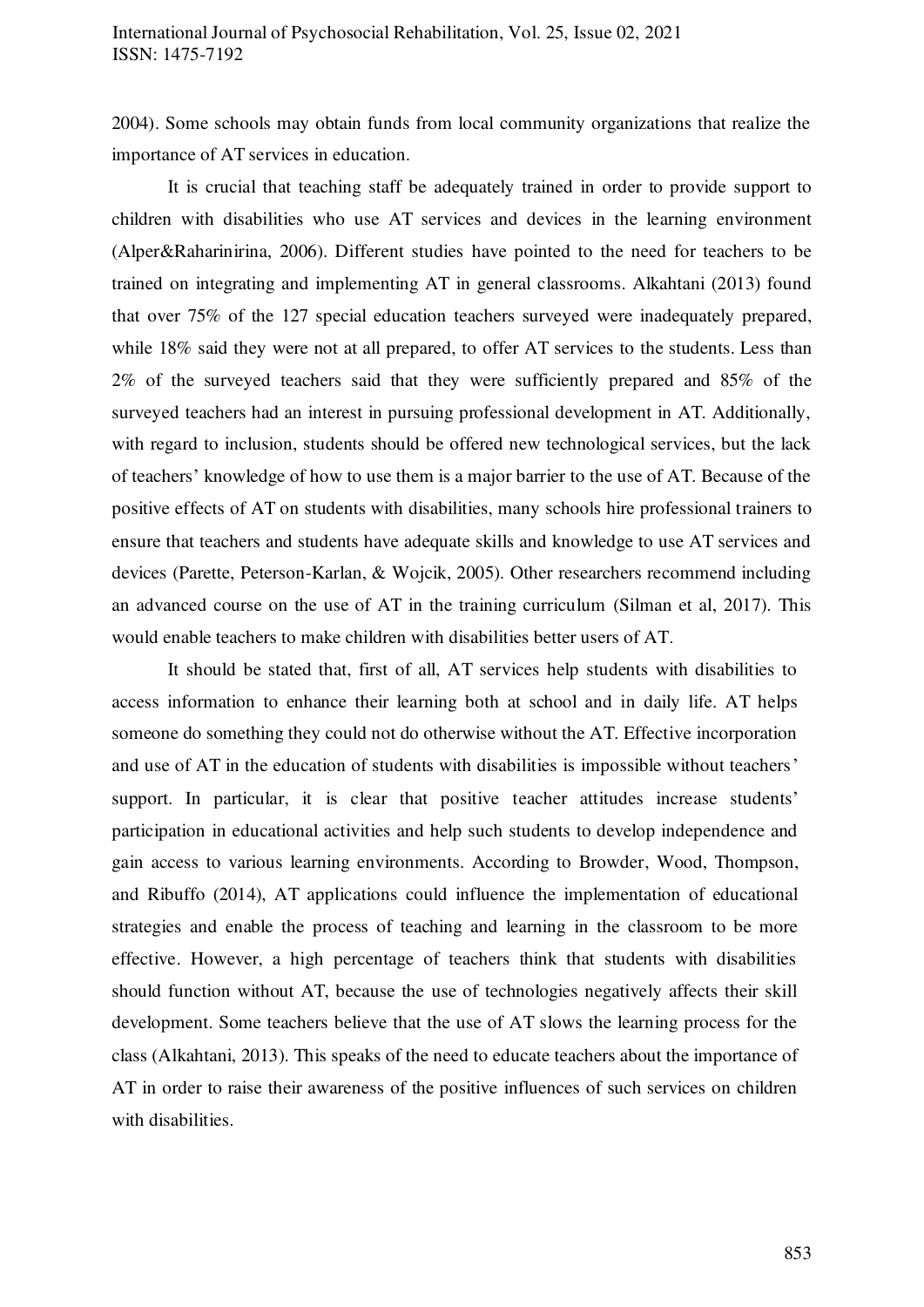#### **Recommendations for the Implementation of AT**

Lack of funding for AT products and their high cost are considered to be common obstacles to AT implementation in schools (Boot et al., 2018). It is suggested that the main remedies for these barriers involve decreased costs and an increase in funding possibilities. In particular, schools should consider applying for federal or state grants for AT programs that are aimed at supporting students with disabilities.For low- and middle-income countries where indirect costs, the cost of maintenance, and access to appropriate AT devices are a challenge, borrowing expensive devices from other schools may be considered. Other efforts to increase the accessibility and affordability of AT include community-based approaches and asking non-profit and faith-based organizations to assist with the supply of AT devices. However, these solutions are short-term ones and can only be applied in the context of a particular school, meaning that the issue should be considered on a state level.

 Lack of awareness about AT is another major and widespread barrier, not only for special education educators, but for all teaching staff (Boot et al., 2018). Parents of children with disabilities lack the confidence or knowledge to use AT; in particular, learning how to use AT devices is reported to be a particular challenge. Even though parents mainly agree on the usefulness of AT devices, they often express concern about how to better utilize and maintain these products (Baxter et al., 2011). Therefore, in order to raise awareness about using AT, teachers, parents, and students with disabilities should be provided with adequate training with the support of an AT specialist. This would enable all the key stakeholders to acquire useful skills and knowledge regarding the AT device. School administrators can hold workshops for teachers and parents to be instructed about using AT according to evidencebased strategies and practices.

 Practitioners and classroom teachers may be aware of the positive influence of ATbut have little experience in integrating AT in a learning environment. Lack of a professional needs assessment is a key challenge that often results in the selection of inappropriate AT devices, their poor implementation resulting in children gaining no benefit from the technology. To address such a challenge, it is suggested that teachers pay attention to guidelines written by educational teams (such as WATI and QIAT) that aim to assist teachers in assessing a child's need for AT and further planning of AT integration (Wong, 2018). There are also content-rich websites that provide information on low-tech and high-tech AT and can help teachers with AT implementation.

 Teachers' negative perceptions about integrating children with disabilities into the standard curriculum is a major barrier, not only to AT implementation, but also to inclusive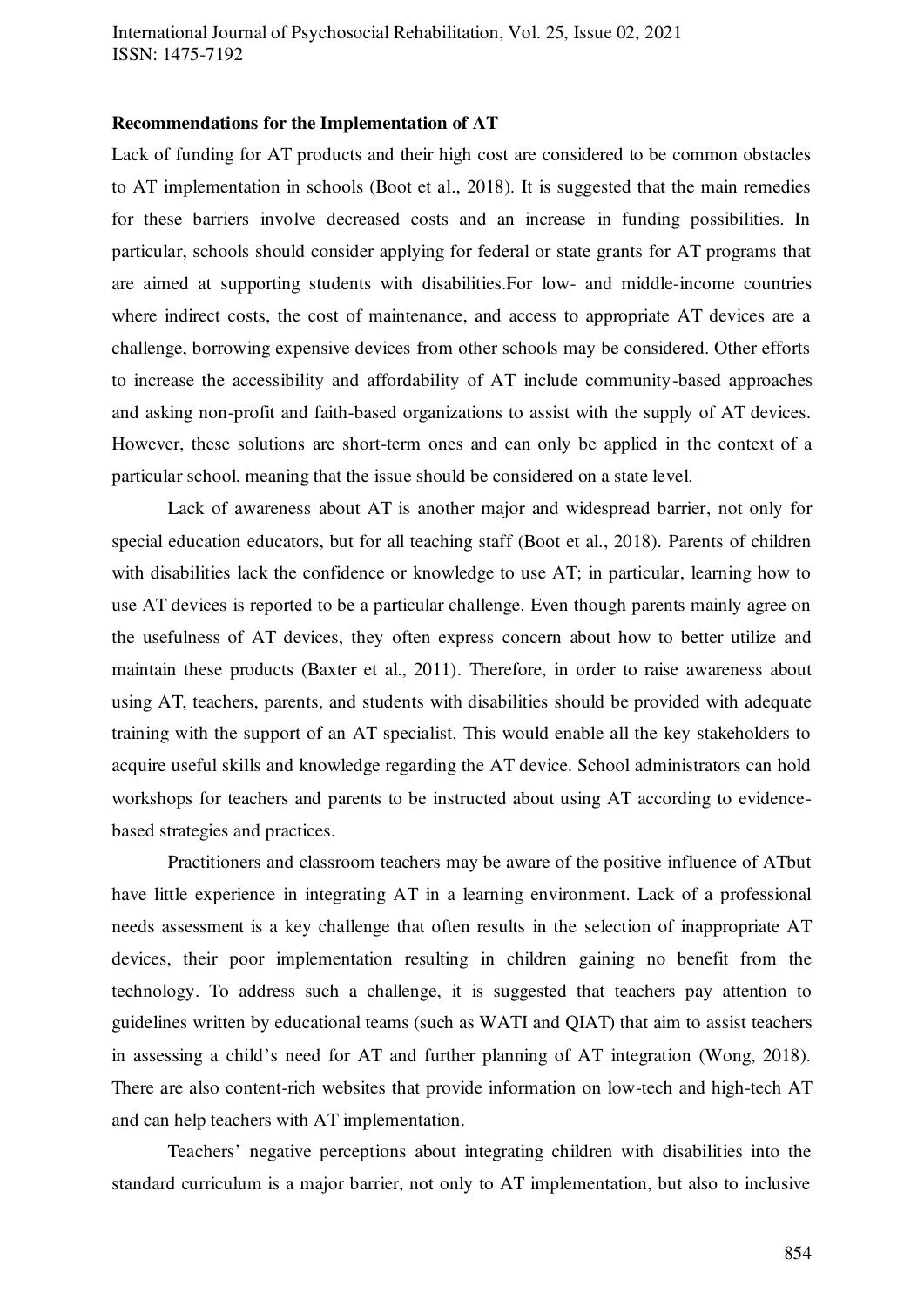and equal learning and UDL principles (Lahm & Mendonca, 2008). In order to change teachers' negative attitudes, the teaching staff should be educated about the benefits of AT, thus enabling the empowerment of children with disabilities to be increased. It has been found that training opportunities can influence teachers' beliefs about AT and how AT can improve the educational potential of children with disabilities (Dunst &Trivette, 2011). This would enable teachers to recognize AT as a facilitator of the academic success of such children.

## **Conclusion**

This paper specifies and highlights how laws, regulations, resources, district practices, and theoretical understanding of disability and special education influence accessibility and decision-making regarding students with disabilities in the area of AT. AT has a significant importance in students' achievement and independence; many studies have focused on the use of technology to assist teaching by examining the teachers' role and acquiring information and knowledge about the students' role. This paper focuses on how AT helps to overcome the barriers that hinder improved student performance and access. It also considers evidence-based practices for implementing AT, because teachers who are properly prepared are better able to give guidance on the best devices and software or programs available and their suitability for the coursework they teach. Thus, with AT, students can have equal access in ways that without AT, they would be denied the same opportunities; AT is crucial in the lives of individuals with disabilities.

#### **References**

- Adebisi, R. O., Liman, N. A., &Longpoe, P. K. (2015). Using assistive technology in teaching children with learning disabilities in the 21st century. *Journal of Education and Practice, 6*(24), 14-20.
- Ahmad, F. K. (2015). Use of assistive technology in inclusive education: Making room for diverse learning needs. *Transcience*, *6*(2), 62-77.
- Alkahtani, K. D. (2013). Teachers' knowledge and use of assistive technology for students with special educational needs. *Journal of Studies in Education, 3*(2), 65-86.
- Alper, S., &Raharinirina, S. (2006). Assistive technology for individuals with disabilities: A review and synthesis of the literature. *Journal of Special Education Technology, 21*(2), 47-64.
- Bausch, M. E., & Ault, M. J. (2008). Assistive technology implementation plan. *Teaching Exceptional Children, 41*(1), 6-14.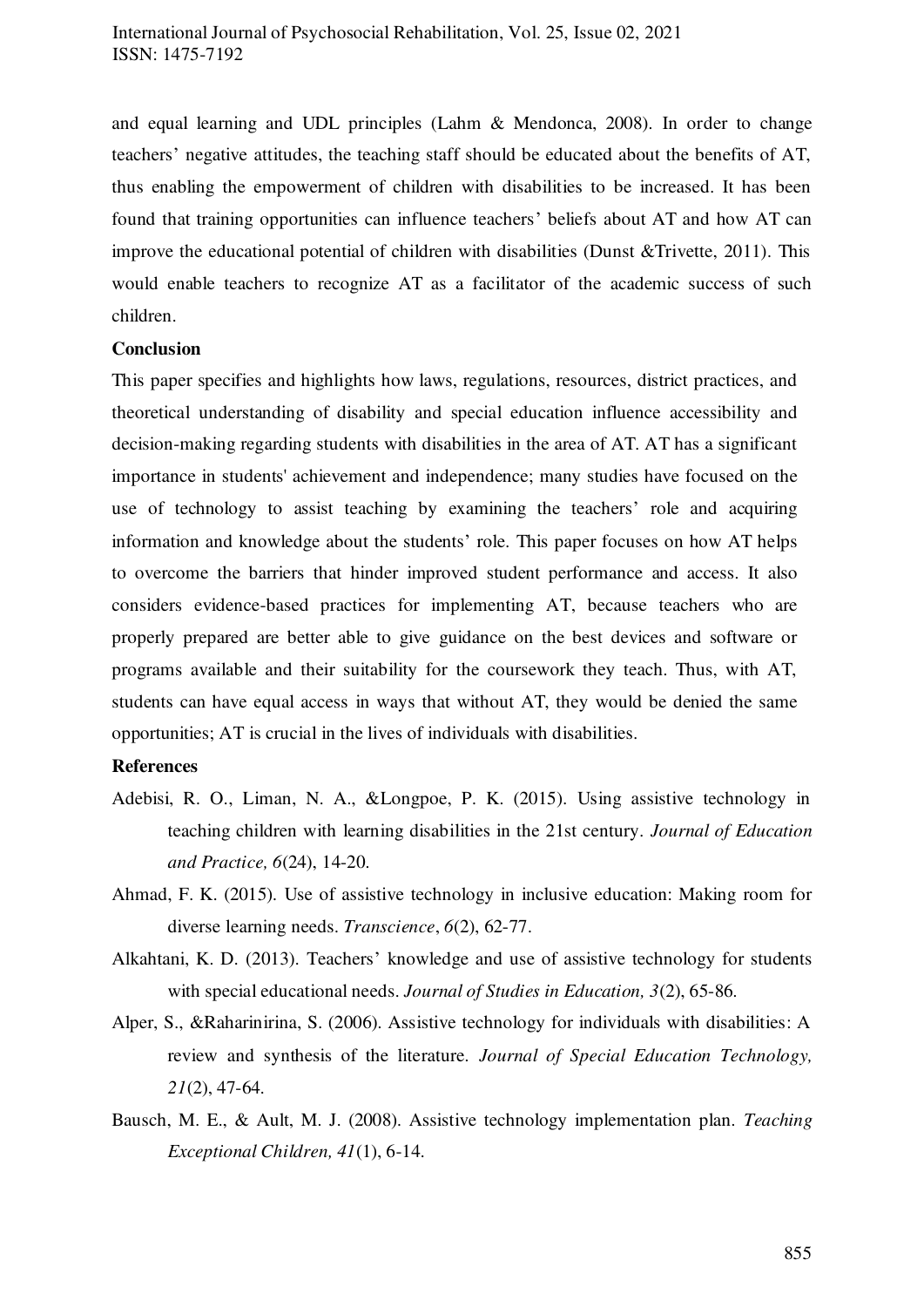- Bausch, M. E., Mittler, J. E., Hasselbring, T. S., & Cross, D. P. (2005). The Assistive Technology Act of 2004: What does it say and what does it mean? *Physical Disabilities: Education and Related Services, 23*(2), 59-67.
- Baxter, S., Enderby, P., Evans, P., & Judge, S. (2011). Barriers and facilitators to the use of high-technology augmentative and alternative communication devices: A systematic review and qualitative synthesis. *International Journal of Language & Communication Disorders, 47*(2), 115-129.
- Beyer, S., & Perry, J. (2013). Promoting independence through the use of assistive technology. *Tizard Learning Disability Review, 18*(4), 179-185.
- Boot, F. H., Owuor, J., Dinsmore, J., &Maclachlan, M. (2018). Access to assistive technology for people with intellectual disabilities: A systematic review to identify barriers and facilitators. *Journal of Intellectual Disability Research, 62*(10), 900-921.
- Browder, D. M., Wood, L., Thompson, J., &Ribuffo, C. (2014). *Evidence-based practices for students with severe disabilities*(Document no. IC-3). Retrieved from [http://ceedar.education.ufl.edu/wp-content/uploads/2014/09/IC-3\\_FINAL\\_03-03-](http://ceedar.education.ufl.edu/wp-content/uploads/2014/09/IC-3_FINAL_03-03-15.pdf) [15.pdf](http://ceedar.education.ufl.edu/wp-content/uploads/2014/09/IC-3_FINAL_03-03-15.pdf)
- Council for Exceptional Children. (2014). *Council for Exceptional Children standards for evidence-based practices in special education.* Retrieved from https://www.cec.sped.org/~/media/Files/Standards/Evidence%20based%20Practices% 20and%20Practice/EBP%20FINAL.pdf
- Dunst, C. J., &Trivette, C. M. (2011). Evidence-based strategies for training adults to use assistive technology and adaptations. *Research Brief, 5*(1), 1-9.
- Dunst, C. J., Trivette, C. M., Hamby, D. W., &Simkus, A. (2013). Systematic review of studies promoting the use of assistive technology devices by young children with disabilities. *Practical Evaluation Reports, 5*(1), 1-32.
- Dyal, A., Carpenter, L. B., & Wright, J. V. (2009). Assistive technology: What every school leader should know. *Education, 129*(3), 556-560.
- Engeström, Y. (1987). *Learning by expanding: An activity-theoretical approach to developmental research*. Helsinki, Finland: Orienta-Konsultit.
- Every Student Succeeds Act. (2015). *Sec. 1001 statement of purpose.* Retrieved from <http://www.everystudentsucceedsact.org/title-1->
- Hwang, W. Y., Shadiev, R., Kuo, T. C., & Chen, N. S. (2012). Effects of speech-to-text recognition application on learning performance in synchronous cyber classrooms. *Journal of Educational Technology & Society*, *15*(1), 367-380.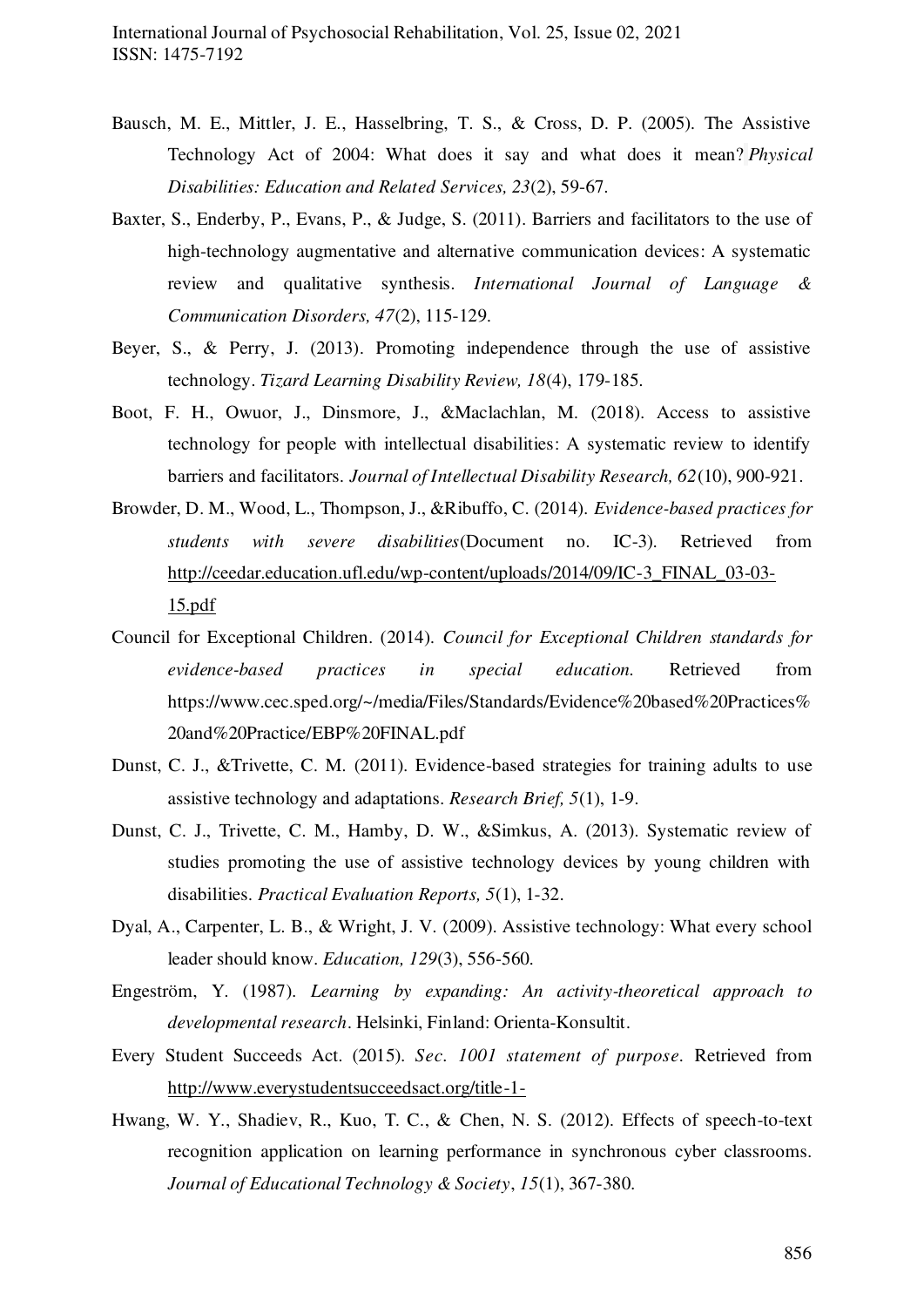- Individuals with Disabilities Education Improvement Act. (2004).*Sec. 300.105assistive technology.*Retrieved fro[mhttps://sites.ed.gov/idea/regs/b/b/300.105](https://sites.ed.gov/idea/regs/b/b/300.105)
- Judge, S. L. (2000). Accessing and funding assistive technology for young children with disabilities. *Early Childhood Education Journal, 28*(2), 125-131.
- Lahm, E. A., & Mendonca, R. (2008). Assistive technology assessment tools. *Technology in Action, 3*(4), 1-12.
- Lersilp, T. (2016). Access to information for learning by using assistive technology for undergraduate students with disabilities in Northern Thailand. *Information, 7*(4), 54, 1-10.
- Mittler, J. (2007). Assistive technology and IDEA. In C. Warger (Ed.), *Technology integration: Providing access to the curriculum for students with disabilities* (pp. 81- 85). Arlington, VA: Technology and Media Division (TAM).
- No Child Left Behind Act (2001). *Sec. 1001 statement of purpose*. Retrieved from https://www2.ed.gov/policy/elsec/leg/esea02/107-110.pdf
- Odden, A., Archibald, S., Fermanich, M., & Gallagher, H.A. (2002). A cost framework for professional development. *Journal of Education Finance, 28*(1), 51-74.
- Parette, P., Peterson-Karlan, G. R., & Wojcik, B. W. (2005). The state of assistive technology services nationally and implications for future development. *Assistive Technology Outcomes and Benefits, 2*(1), 13-24.
- Peterson-Karlan, G. R., &Parette, H. P. (2007). Evidence-based practice and the consideration of assistive technology effectiveness and outcomes. *Assistive Technology Outcomes and Benefits, 4*(1), 130-139.
- Reed, P. (2007). *A resource guide for teachers and administrators about assistive technology*. Retrieved from https://dpi.wi.gov/sites/default/files/imce/sped/pdf/atwati-resource-guide.pdf
- Rohaan, E. J., Taconis, R., &Jochems, W. G. (2009). Measuring teachers' pedagogical content knowledge in primary technology education. *Research in Science & Technological Education, 27*(3), 327-338.
- Sadao, K. C., & Robinson, N. B. (2011). *Assistive technology for young children: Creating inclusive learning environments*. New York, NY: Brookes Publishing.
- Scheeler, M., Congdon, M., &Stansbery, S. (2010). Providing immediate feedback to coteachers through bug-in-ear technology: An effective method of peer coaching in inclusion classrooms. *Teacher Education and Special Education*, *33*(1), 83-96.

Silman, F., Yaratan, H., &Karanfiller, T. (2017). Use of assistive technology for teaching-